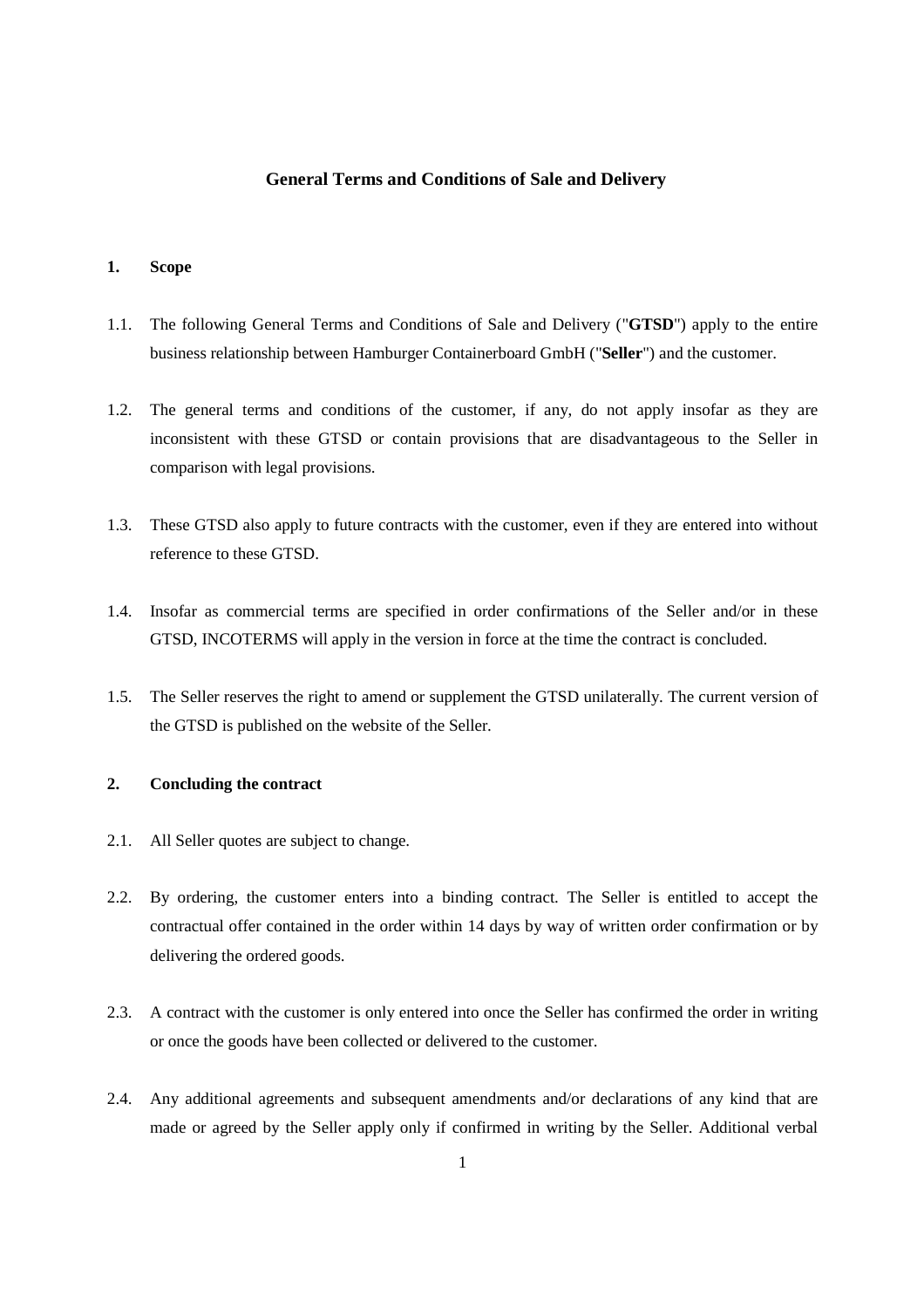agreements between the Seller and the customer have not been made. Any deviation from this written form requirement must also be carried out in writing.

#### **3. Purchase price**

- 3.1. Seller prices will be agreed in writing with each customer. The prices listed in the written order confirmation are binding for the order concerned.
- 3.2. The purchase price is net in EUR, unless another currency has been agreed with the customer. VAT is not included in Seller prices; this will be stated separately using the statutory value applicable on the date of invoice.
- 3.3. Unless otherwise agreed, the gross roll weight (including paper, core, etc.) determined when loading on the Seller's premises is used to calculate the purchase price.
- 3.4. If there are substantial increases in the costs for raw materials, production or transport greater than ten per cent after the contract is concluded, the Seller is entitled to demand that the contract price is renegotiated. If both parties are unable to come to an agreement within 30 days of the date of the renegotiation, both parties are entitled to withdraw from the delivery obligation concerning the quantity of goods that have not yet been produced and are outstanding up to this time, excluding any further compensation.

#### **4. Terms of payment**

- 4.1. Terms of payment are agreed in writing with the customer at the start of the business relationship. Any deviations from the agreed terms of payment apply only if they have been explicitly stated by the Seller in the written order confirmation or otherwise confirmed in writing in advance.
- 4.2. Unless otherwise agreed in individual cases, the customer is obliged to pay the agreed purchase price in full. Unless otherwise agreed in writing with the Seller, the customer is in particular not entitled to use discounts or other deductions from the purchase price.
- 4.3. Payments by the customer are deemed to have been made when they have been paid to the paying agent specified in the invoice. If payment is made by bank transfer, it is deemed to have been made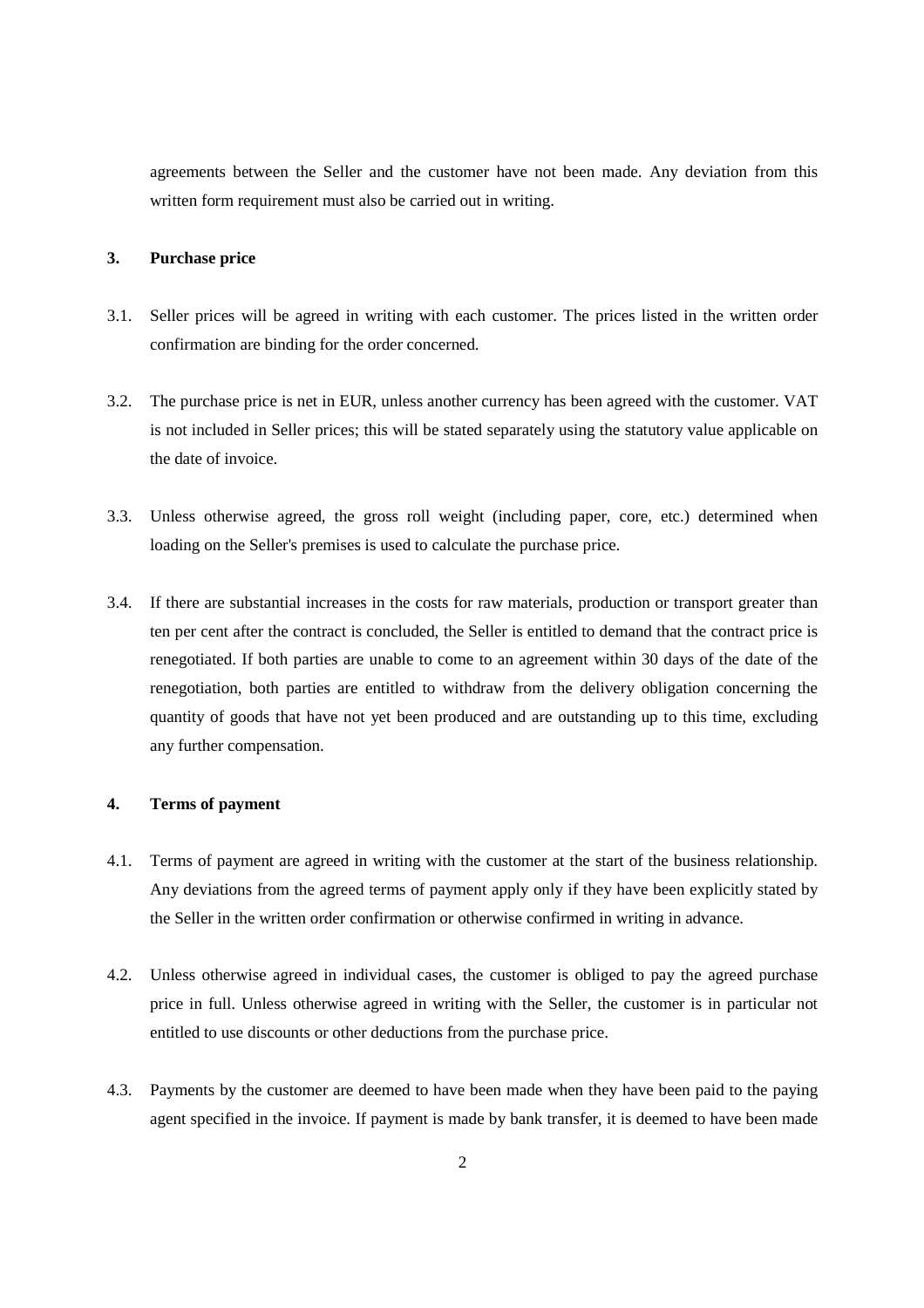when irrevocably credited to the bank account of the Seller. The risk of the credit being delayed or not occurring is in any case borne by the customer. Any bank fees and charges occurring due to the transfer for payment transactions are always borne by the customer.

- 4.4. Bills of exchange and cheques are only accepted for payment and by special arrangement, and provided they are eligible for discount. Discount- and bank charges are always borne by the customer and must be paid in advance.
- 4.5. The assignment of customer claims is permitted only with the written consent of the Seller.
- 4.6. The customer is in default if they do not pay within the payment deadline specified in the agreed terms of payment or − in the absence of such an agreement − within the payment deadline specified in the invoice, without such a deadline, however, no later than 30 days after the mailing date of the invoice. In case of payment default, the customer must pay the Seller default interest at the statutory interest (Section 456 of the Austrian Commercial Code [UGB]). The Seller expressly reserves the right to claim damages beyond the default interest, such as damages that they incur as a result of the default through fault of the customer. The Seller is also entitled to charge the customer reminder and collection costs as well as the costs of judicial claim recovery.
- 4.7. The Seller is entitled to withdraw from individual or all contracts with the customer without a notice period or to make further order processing dependent on the customer first paying all outstanding invoices in full and dependent on the customer making an advance payment for the full invoice amount for the as yet undelivered goods if
	- a) the customer does not or not fully pay one or more invoices when due; or
	- b) if the customer reaches any credit limit granted under the agreed terms of payment; or
	- c) it becomes evident after the conclusion of the contract that the customer cannot meet their payment obligations when due as result of a deterioration of their financial situation.

If the customer is in default, the Seller is also entitled to demand that the Customer pay compensation for the damage incurred by the Seller as a result.

4.8. The customer only has set-off rights if their claims against the Seller are legally established, undisputed and expressly accepted by the Seller. However, the customer is not entitled to withdraw, even partially, the payment claiming that the goods delivered are defective.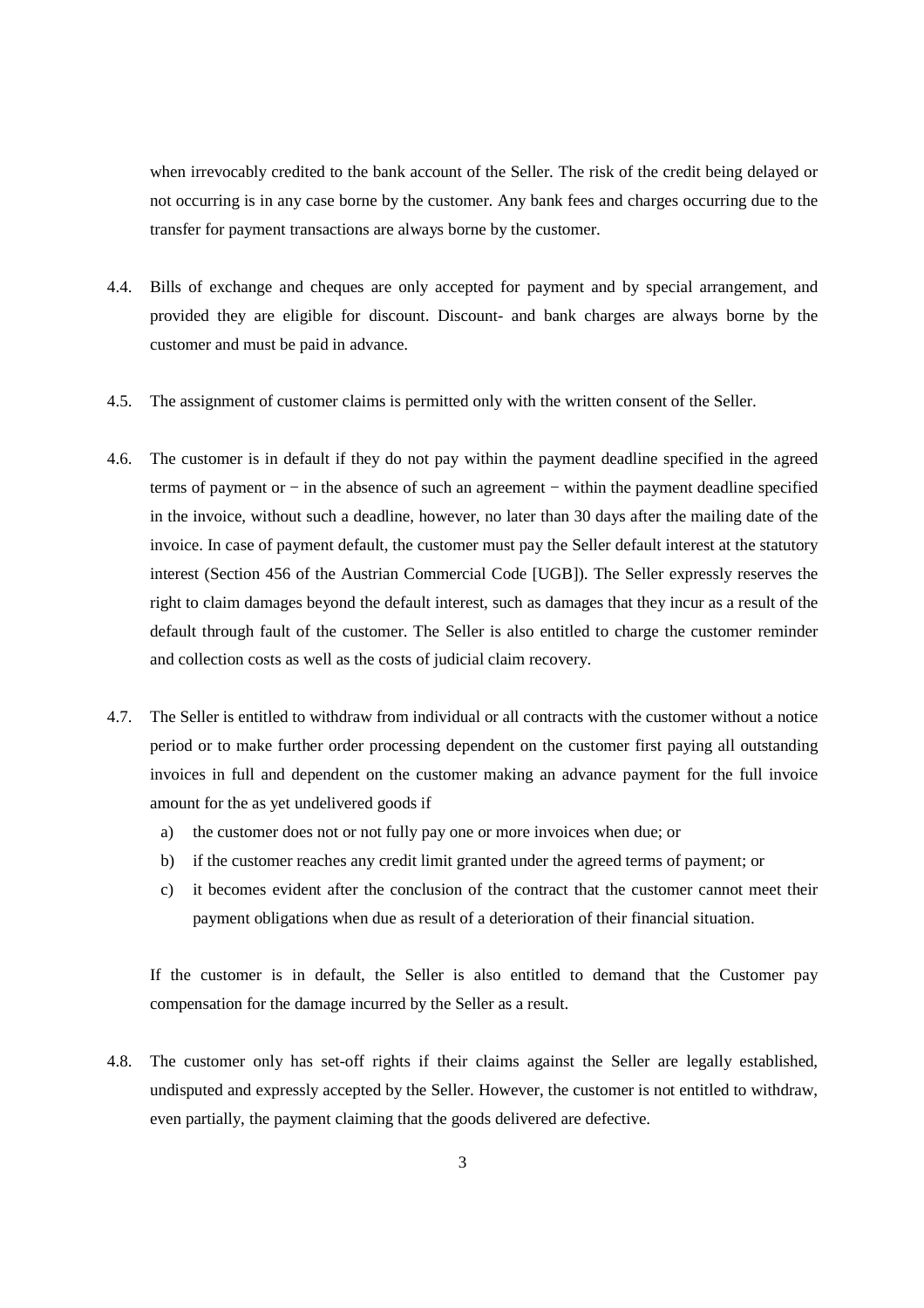## **5. Delivery and acceptance**

l

- 5.1. The delivery dates stated in the written order confirmation do not result in a fixed-term transaction<sup>1</sup>, unless this has been exceptionally and expressly agreed in writing by the Seller.
- 5.2. All delivery deadlines run from the date of the written agreement concerning all details of the order, but no earlier than from the mailing date of the order confirmation.
- 5.3. The Seller is entitled to make part deliveries of goods ordered by the customer provided this is reasonable for the customer.
- 5.4. The Seller does not assume any procurement risk. The Seller is therefore entitled to withdraw from the contract with the customer in whole or in part or to adjust the specified delivery times accordingly if they do not receive or are delayed in receiving the raw materials from their suppliers despite the prior conclusion of a corresponding purchase contract or if they are prevented from ensuring a timely delivery due to an unforeseen technical weakness in the production of the goods ordered. The Seller will inform the customer about the untimely availability of the ordered goods without undue delay.
- 5.5. If the Seller is delayed in delivering the goods ordered by more than two weeks compared with the delivery deadline specified in the order confirmation, the customer is entitled to set down in writing a grace period of two weeks to rectify delivery. The two-week grace period begins when it is set by the customer and confirmed in writing by the Seller. If the Seller does not send the goods within this two-week grace period, the customer is entitled to withdraw from the contract. The customer is not entitled to make a claim for costs unless the Seller can be proven to have caused the delay through gross negligence.
- 5.6. Any claims for compensation for damage caused by late or failed delivery can only be made by the customer in the case of intent or gross negligence on the part of the Seller. The burden of proof for the existence of intent or gross negligence of the Seller lies with the customer.

 $^1$  Translator's note: Fixgeschäft a fixed-term transaction under German law where the service of a contracting party must be carried out within a fixed time.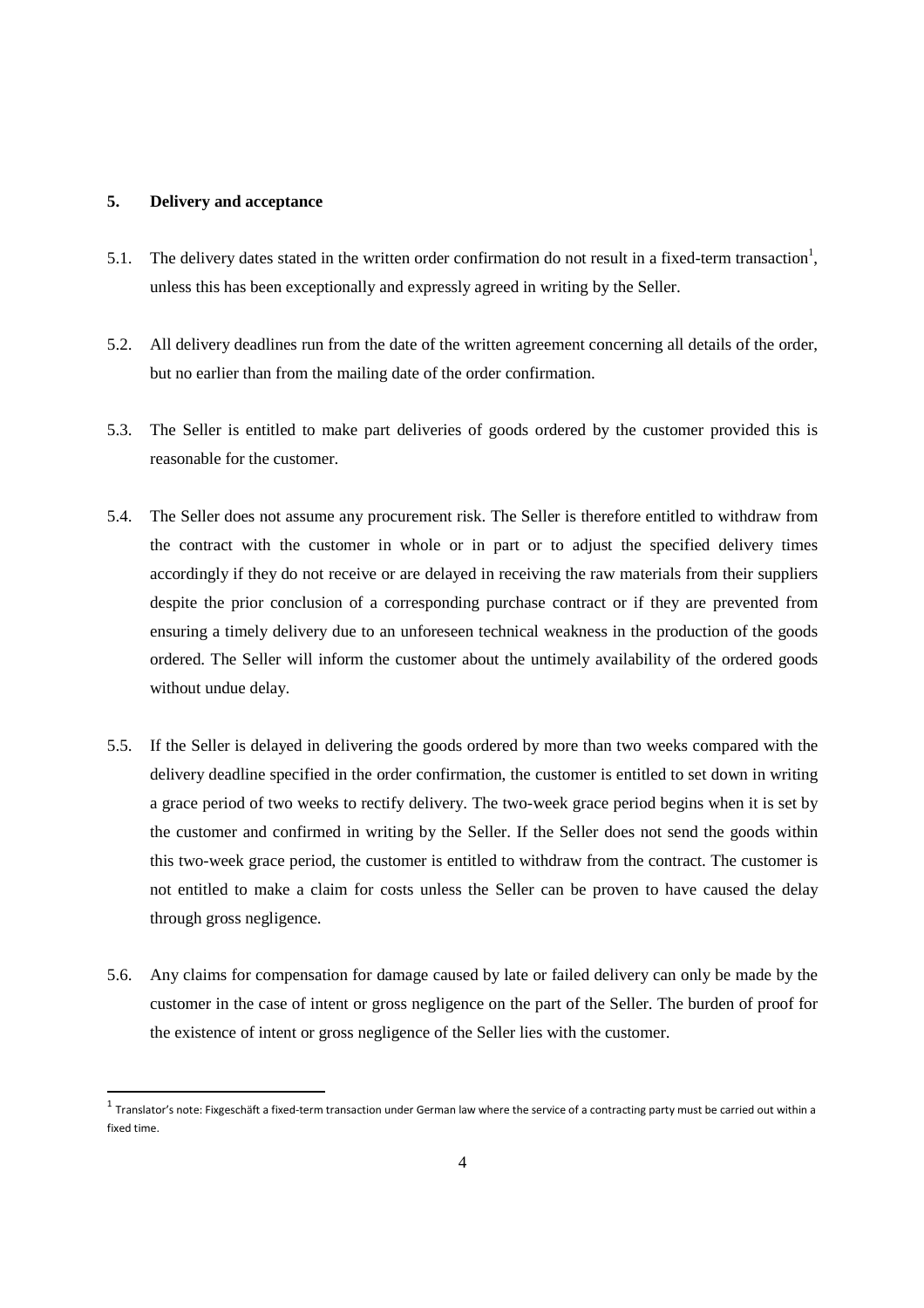- 5.7. If the customer is delayed in accepting the goods or fails to cooperate as necessary in delivering the goods, the Seller is entitled to demand compensation for damage arising as a result, including any additional expenses and, in case the customer refuses to accept the goods, to release themselves from their delivery obligation by storing the goods at the risk and cost of the customer. The Seller may at any time privately sell the goods, even without prior warning, at the expense of the customer.
- 5.8. From the time of being delayed in accepting the goods, the customer will bear the risk of accidental destructions, damage or other loss of value of the goods ordered. In these cases, the Seller is liable only for intent or gross negligence. The burden of proof for the existence of intent or gross negligence of the Seller lies with the customer.
- 5.9. The customer bears the risk that the goods will fall in value, get damaged or be destroyed in a consignment warehouse due to a lack of maintenance for which they are responsible.
- 5.10. In view of the fact that quantity tolerances cannot be avoided in the production of the goods ordered for technical or specifications-related reasons, the customer expressly agrees that the Seller is entitled to make over or under deliveries of up to ten per cent compared with the order quantity. This quantity tolerance refers to the total quantity of the order in the order confirmation, i.e. the sum of the individual items in this order confirmation.
- 5.11. If delivery is delayed due to sovereign measures, or other force majeure events concerning the Seller, its suppliers or other companies employed by the Seller to carry out the contract, or if other, extraordinary circumstances arise that are not caused by the Seller and that result in significant operation disturbances or that make it unreasonable or impossible for the Seller to produce or ship the goods, then the delivery time will be extended by a reasonable period, at least until the above events have ended.

If such a delay lasts longer than three months, either party is entitled to withdraw from the contract in writing. In such a case, the customer must grant the Seller a grace period in writing of four weeks from delivery of their withdrawal notification.

5.12. Force majeure refers to circumstances beyond the reasonable control of the Seller, including (but not limited to):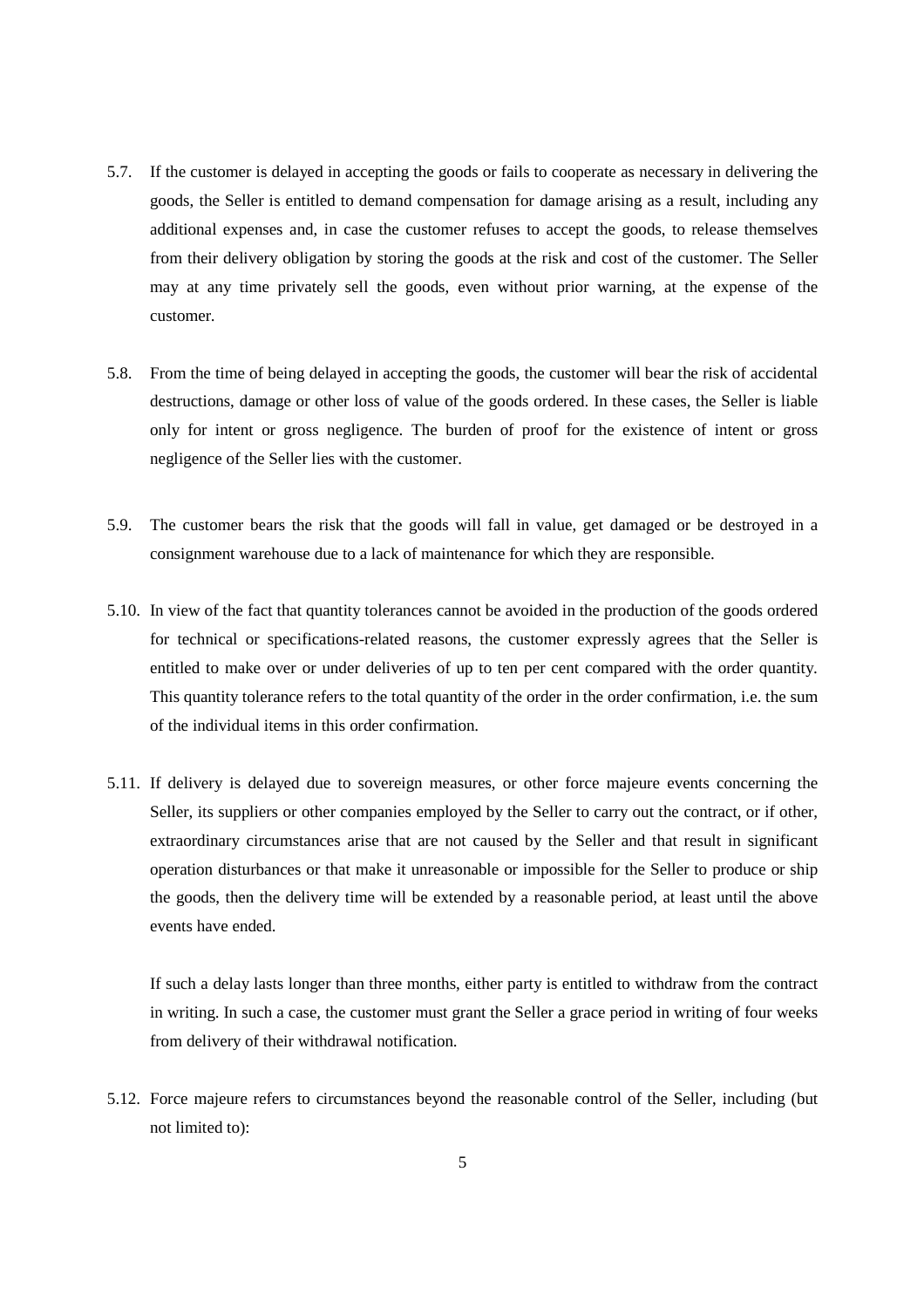- a) War, acts of war, hostilities (whether with or without a declaration of war), invasion, invasion of enemy forces, acts of hostile armies, nations or enemies;
- b) Riots, insurrections against the existing state power, riots, chaos;
- c) Laws or acts of governments, officials or courts which stop, hinder, prevent, interrupt or impair the ability to fulfil this agreement, the delivery and/or supply and/or distribution of raw materials and/or energy and/or other resources required under this agreement;
- d) Floods, fires, arson, storms, lightning, thunderstorms, hurricanes, accidents;
- e) Epidemics, diseases, earthquakes, landslides, avalanches, terrorist acts, kidnapping, sabotage, vandalism and other criminal acts which cause destruction;
- f) Damage to any equipment, machinery, base material or property, scarcity of resources and energy; or
- g) Death, injury or illness of key personnel.

### **6. Transport and packaging**

- 6.1. Unless otherwise expressly agreed in writing, the Seller delivers goods "DAP" to the place of delivery specified in the order confirmation.
- 6.2. The customer must report to the carrier any shipping damage before accepting the goods. Transport complaints will only be accepted if the transport damage discovered is noted on the waybill (CMR/CiM/CiT20) and this note was signed by the carrier.
- 6.3. The outer five layers of the paper roll products delivered by the Seller are considered packaging.

# **7. Defects and warranty**

- 7.1. Unless otherwise agreed with the customer, the specifications published on the homepage of the Seller are applicable with regard to the condition and quality of the goods due from the Seller. Other information of the Seller with respect to the condition and quality of their products are only nonbinding average values.
- 7.2. The Seller will not be liable for merely minor deviations from the agreed condition or merely minor impairments concerning the usefulness of the goods delivered. The Seller is also not liable for changes and deviations that adhere to the tolerance range applicable to the respective product in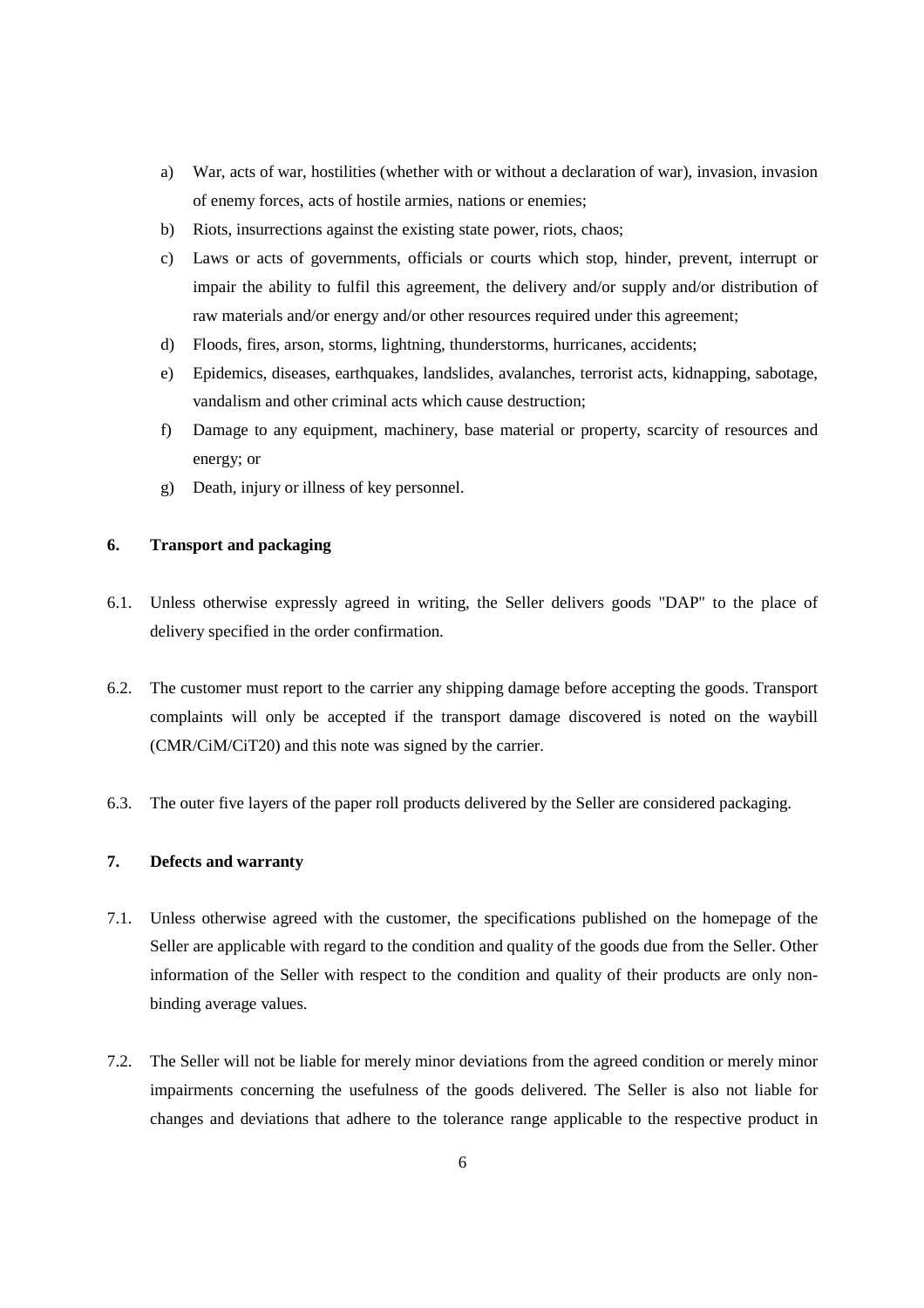accordance with product specifications or that is agreed separately with the customer, or for changes and deviations that cannot be avoided in spite of all due care in production.

- 7.3. Transport damage to the first five layers of the respective paper roll are not in any case considered to be defects that would entitle the customer to assert warranty claims. In addition, the customer acknowledges that processing of warranty claims for defects equal to less than EUR 70 per transport unit (lorry or goods wagon) is uneconomical and hereby waives such minor claims in advance.
- 7.4. The customer must inspect the goods immediately for defects upon their arrival at the agreed place of delivery. The customer is obliged to report to the Seller in writing any claims arising out from defects in the goods immediately after the customer discovered/ought to have discovered these defects, but no later than eight days after the goods have been received at the place of delivery. The burden of proof for compliance with this deadline lies with the customer. If customer does not comply with the obligation to report defects in good time or at all, they will lose all warranty and compensation claims against the Seller in connection with the defects discovered.
- 7.5. If the Seller has agreed a special type of delivery with the customer which involves the goods first being stored for the customer after their arrival at the place of delivery, the obligation of the customer to investigate and report defects under the point above is limited to defects to the goods caused by transport. Other defects, in particular specification defects in the goods, must be reported to the Seller by the customer in writing immediately after they are discovered, but no later than 60 days after receipt of the goods at the place of delivery.
- 7.6. The agreed warranty period is six months from the date of receipt of the goods at the agreed place of delivery. This also applies to claims arising from any hidden defects that could not be detected during a careful examination of the goods after they were delivered.
- 7.7. The customer is obliged to adequately document the defects discovered and provide corresponding evidence to the Seller. The Seller may refuse to recognise defects reported in good time until the customer has provided sufficient evidence of the reported defects through corresponding documentation (photographs) and other required evidence (packaging, intact paper rolls of the allegedly defective goods, labels, roll number, etc.).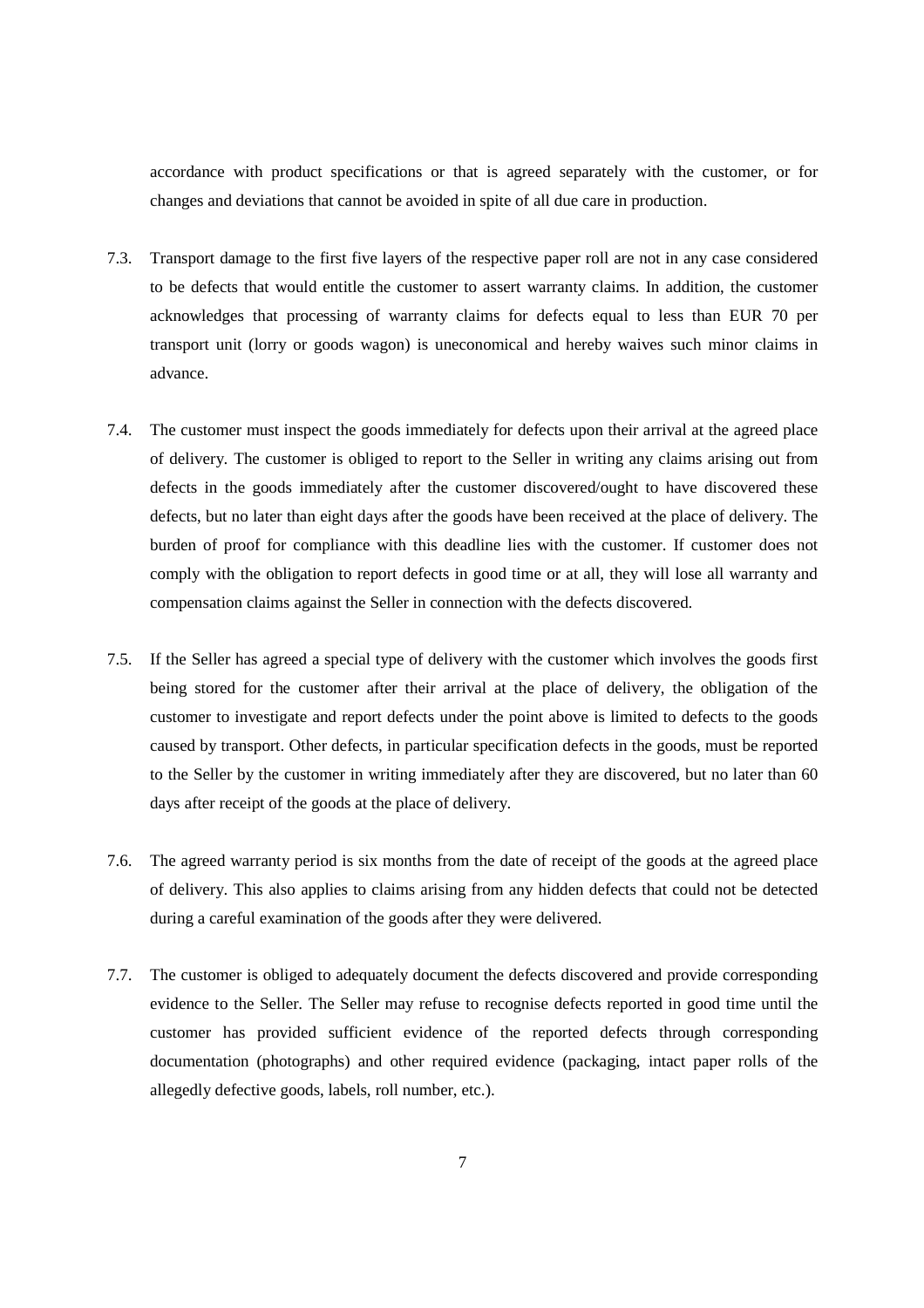- 7.8. If the customer reports material defects in goods time and these are recognised by the Seller, the Seller may chose, at its own discretion, to either replace the defect goods with defect-free goods at the earliest possible production time or to grant the customer a reasonable price reduction. No warranty or other claims exist for minor defects in the goods supplied.
- 7.9. The customer has no further claims extending beyond the aforementioned warranty remedies (replacement or price reduction); this refers in particular to claims for consequential damage or damage incurred by the customer due to a lack of or incorrect advice about the goods. The claims of the customer arising from delivery that is in breach of contract is always limited to the invoice amount for the products delivered.
- 7.10. The customer is only entitled to return the defective goods at the expense of the Seller if the Seller has agreed, in writing and in advance, to the return of the goods. The Seller may refuse its consent to a return if the delivered paper rolls are no longer in their original condition (condition at the time of delivery).

#### **8. Retention of title**

- 8.1. The products delivered to the customer remain the property of the Seller until all liabilities of the customer arising from the business relationship with the Seller have been met in full. The posting of individual claims to an open account or the balancing of the account and the recognition of this does not revoke the retention of title.
- 8.2. When paying by bill of exchange or cheque, retention of title does not expire until the bill of exchange or cheque is redeemed by the customer. Therefore, the retention of title also secures the right of recourse of the Seller against the customer under legislation for cheques or bills of exchange.
- 8.3. The customer is entitled to sell or process the goods that are subject to the retention of title of the Seller (retained goods) as part of correct business procedures, provided that the customer does not fall into default vis-à-vis the Seller. If the customer pays in advance when selling on retained goods and credits the purchase price payment to their buyers, the customer is obliged to retain title to the retained goods vis-à-vis their buyers.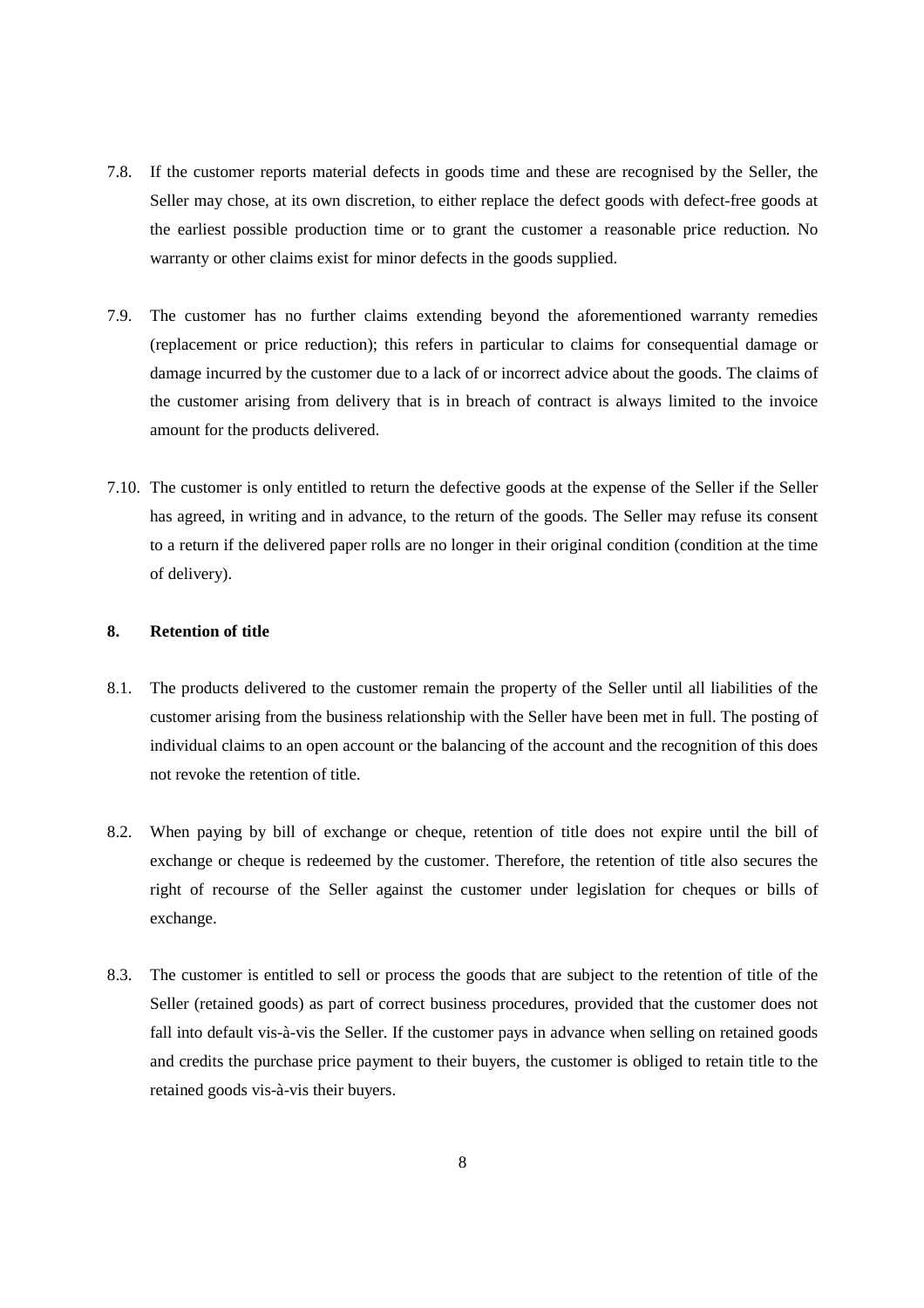- 8.4. Claims resulting from the selling on of the goods, the agreed retention of title and from the reversal of such selling on of the goods or from other legal grounds (including claims from insurance contracts, claims for unjust enrichment and claims for unlawful acts) with respect to the retained goods (including all claims for settlement of account balances from the current account and claims for restoration against third parties) are hereby assigned in full by the customer to the Seller to secure them. The Seller accepts the hereby assigned claims of the customer. The customer must make all such assignments visible in the company books.
- 8.5. The customer's right to sell on or use of the retained goods ceases to apply:
	- a) if the customer falls into default regarding outstanding claims of the Seller or a third party; or
	- b) if third parties put forward an application to initiate insolvency proceedings application; or
	- c) if third parties make seizures with regard to the claims assigned under point 8.4, the retained goods, other assets of the customer or with regard to assets of persons that are personally liable for obligations of the customer.
- 8.6. The customer must disclose to the Seller the assigned claims and the debtor, inform the Seller of all details needed to demand payment of these claims, to disclose all necessary and useful information and to provide the Seller with all relevant documentation. The customer must also immediately inform the debtor of the assignment of the claim against them. If a third party applies for enforcement measures relating to the retained goods or the assigned claims, the customer must inform the Seller and the qualifying third party and the enforcement agencies about the retention of title and the assignment of claims.
- 8.7. If the retained goods are mixed or processed with other goods, the Seller acquires co-ownership of the new goods in relation to the value of the retained goods compared with the value of the total new goods. Any such mixing or processing of the retained goods by the customer is deemed as carried out for the Seller (in their name). The customer must store these new goods for the Seller and keep them safe using due care. Moreover, the above provisions apply mutatis mutandis to the co-ownership of the Seller with regard to retention of title of the Seller.
- 8.8. If the customer breaches the contract, especially in case of payment default, the Seller is entitled to take possession of all retained goods at any time and, if necessary, request the assignment of claims for restoration of the customer against third parties, unless such assignment has already been done under these GTSD.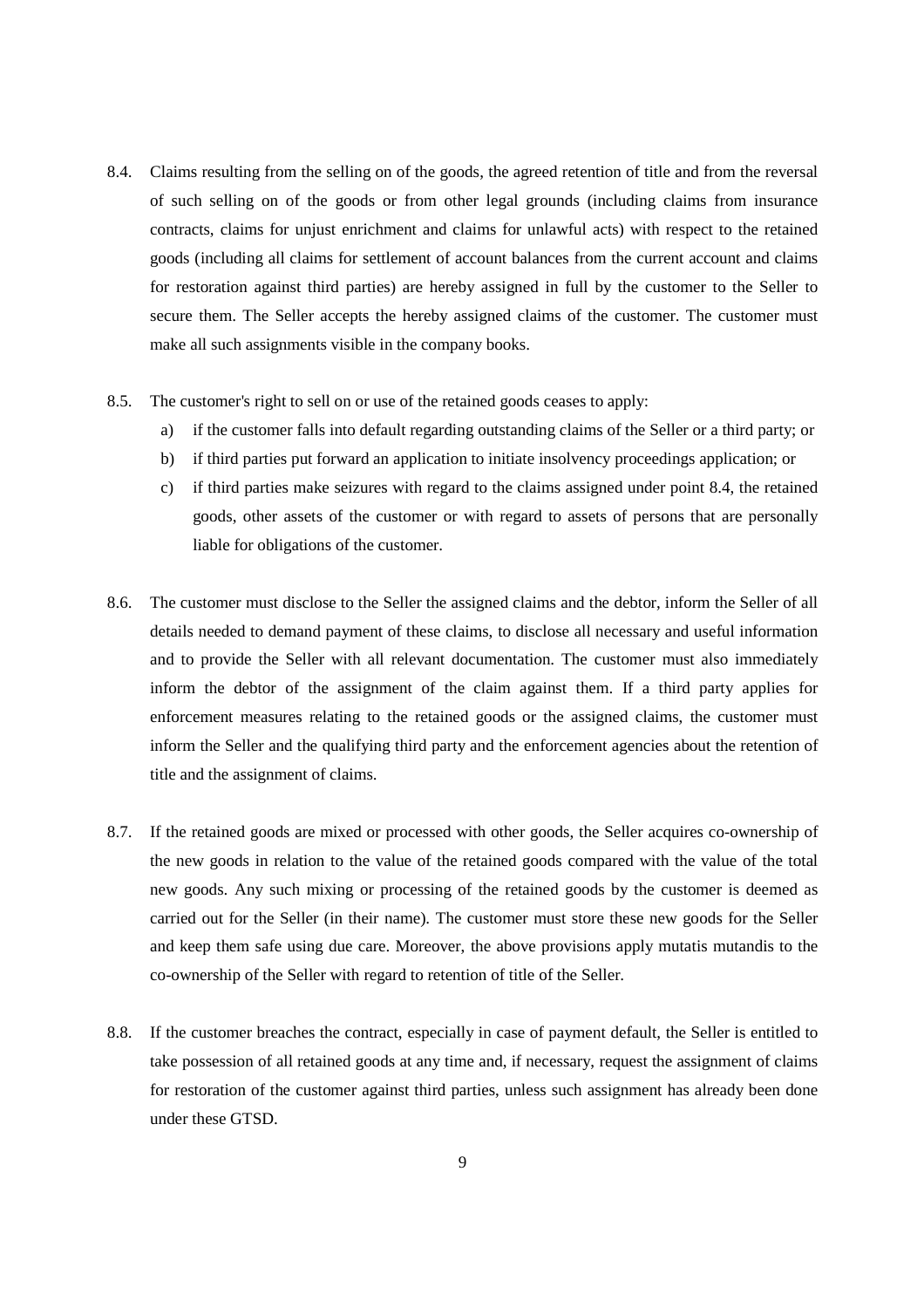## **9. Liability**

- 9.1. The Seller is liable to the customer for damage caused by them and/or their representatives/vicarious agents only in the case of intent and gross negligence. For atypical and unforeseeable damage, the Seller is liable only in the case of intent or gross negligence. Furthermore, the liability of the Seller, including in particular for lost profits, futile expenses, and other indirect or consequential damages is excluded.
- 9.2. The burden of proof for the existence of intent or gross negligence of the Seller lies with the customer in each case.
- 9.3. The liability limitations and exclusions referred to in point 9.1 do not apply to personal injury (loss of life, physical wellbeing, health) and to liability under the Austrian Product Liability Act (PHG). The statutory provisions apply in these cases.
- 9.4. Insofar as the liability of the Seller is excluded or limited, this also applies to personal liability on the part of their employees, co-workers, representatives and vicarious agents.
- 9.5. If the application of statutory regulations does not lead to a shorter limitation period in individual cases, the claims under point 9.1.will expire − unless they are based on intent − twelve month after the customer discovers the damage and the identity of the perpetrator or twelve months after the customer would have discovered the damage and identity of the perpetrator using reasonable care. Regardless of whether the customer makes the discovery, or fails to make said discovery due to a lack of reasonable care, claims will expire in any case five years after they arise. This will not affect the special limitation periods for defective goods.

#### **10. Other provisions**

- 10.1. The written form requirement is deemed met through e-mail, fax, as well as other standard means of electronic communication to which the Seller and the customer have agreed in advance.
- 10.2. These GTSD and all contracts between the Seller and the customer are subject exclusively to Austrian law, excluding the provisions on conflict of laws. The applicability of the agreement